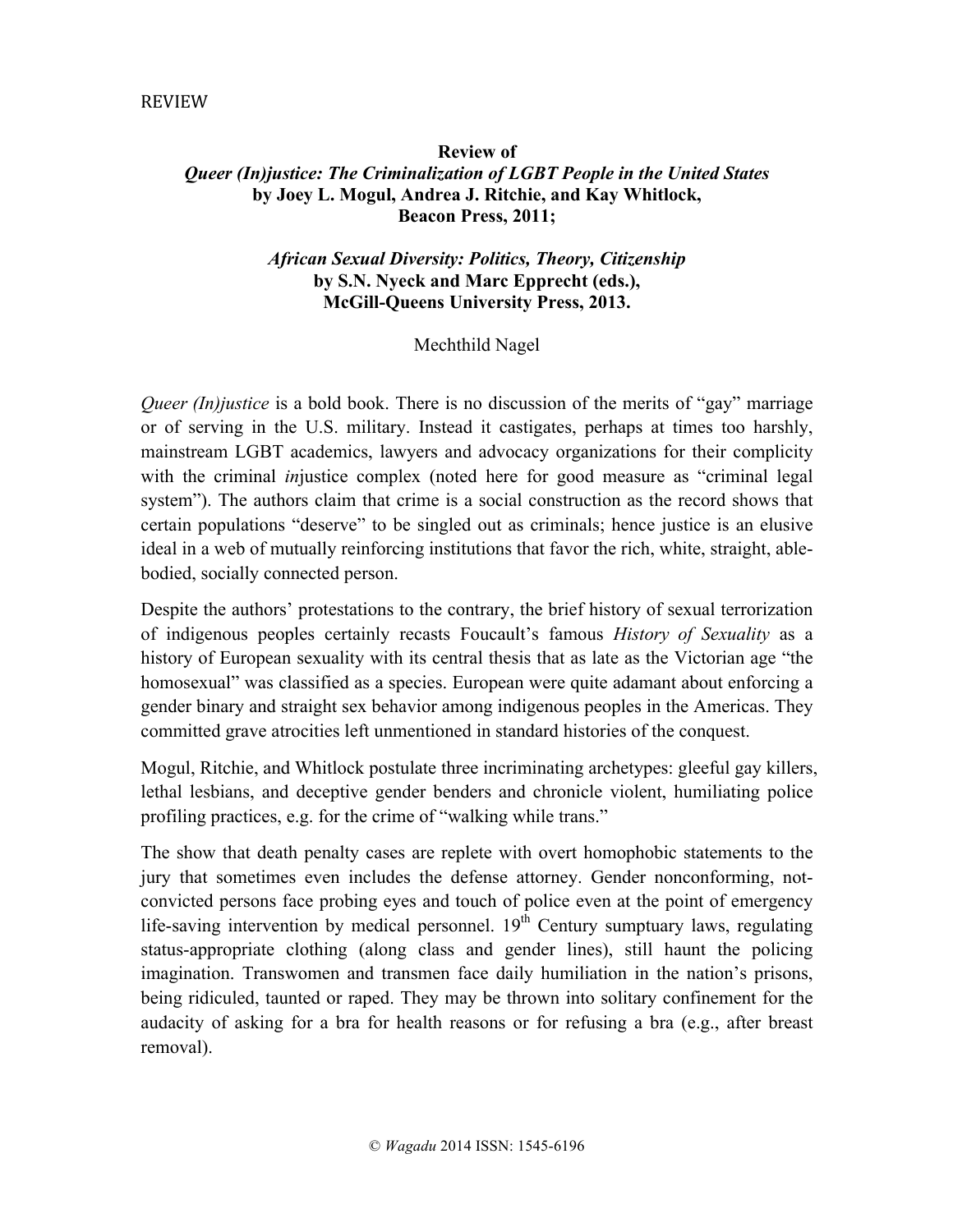Several myths are discussed and confronted, which alone makes this book an important primer for understanding the processes of criminalization of LGBTQ persons. For instance, there's an old conflation of female sex workers being lesbians, and Freudian anxieties are paraded for such justification. Secondly, "walking while trans" may also bring about an automatic prostitution charge with sometimes lethal consequences for the transgender person. Prosecutors are known to have launched the adage that prisons are queer havens, hence life imprisonment would not be felt as punishment; they have thus asked juries to consider the death penalty! It is known that prisons are extremely dangerous places for LGBTQ and gender non-conforming persons, and unless one hooks up early, one may be prey to gang rapes. Controversially, the authors also bring up the myth of hate crime laws deterring crimes against LGBT persons. They note two problems with these reform laws: there is attention given to individual grievances rather than systematic oppression, and therefore, the laws tend to backfire, as we have seen with anti-Black racism. Instead of prosecuting whites who commit racist acts against Black people, the hate crime laws have disproportionately targeted Black people (p. 126-8). Clearly, laws will not protect us from homophobic or transphobic (speech) acts committed on the streets or in the courtroom.

Turning a queer eye to the evolution of police and prisons from colonial times to the present reveals the scope and impacts of "law and order" agendas—not just on LGBT people, but more broadly on all communities disproportionately impacted by policing and punishment. It reveals that these impacts are intrinsic to a criminal legal system that evolved from oppressive institutions. Even wellintentioned measures aimed at mitigating harms have a chilling way of morphing into new, often worse, forms of violence, begging the question of whether the criminal legal system can ever be sufficiently "reformed" to produce justice for LGBT people, or anyone else. (p. 145)

There are advocacy organizations that are attentive to forge resistance strategies, which also allow for broad-based coalitional organizing. They critique gentrification, policing, and hate crime laws to raise awareness and bring about structural changes in the lives of queer people. Such organizations are Transaction of San Francisco, Gay Liberation Network of Chicago, FIERCE of New York City, the latter also partners with the national Right to the City Alliance (p. 147-8).

This book is an important corrective to the dominant discourse on LGBTQ people, which tends to focus on rights language in a fairly uncritical way and downplay the intertwinement of imperialism/conquest and race, ethnicity, class, and transphobia among queer people in the persecution and prosecution of LGBT persons. It is an important,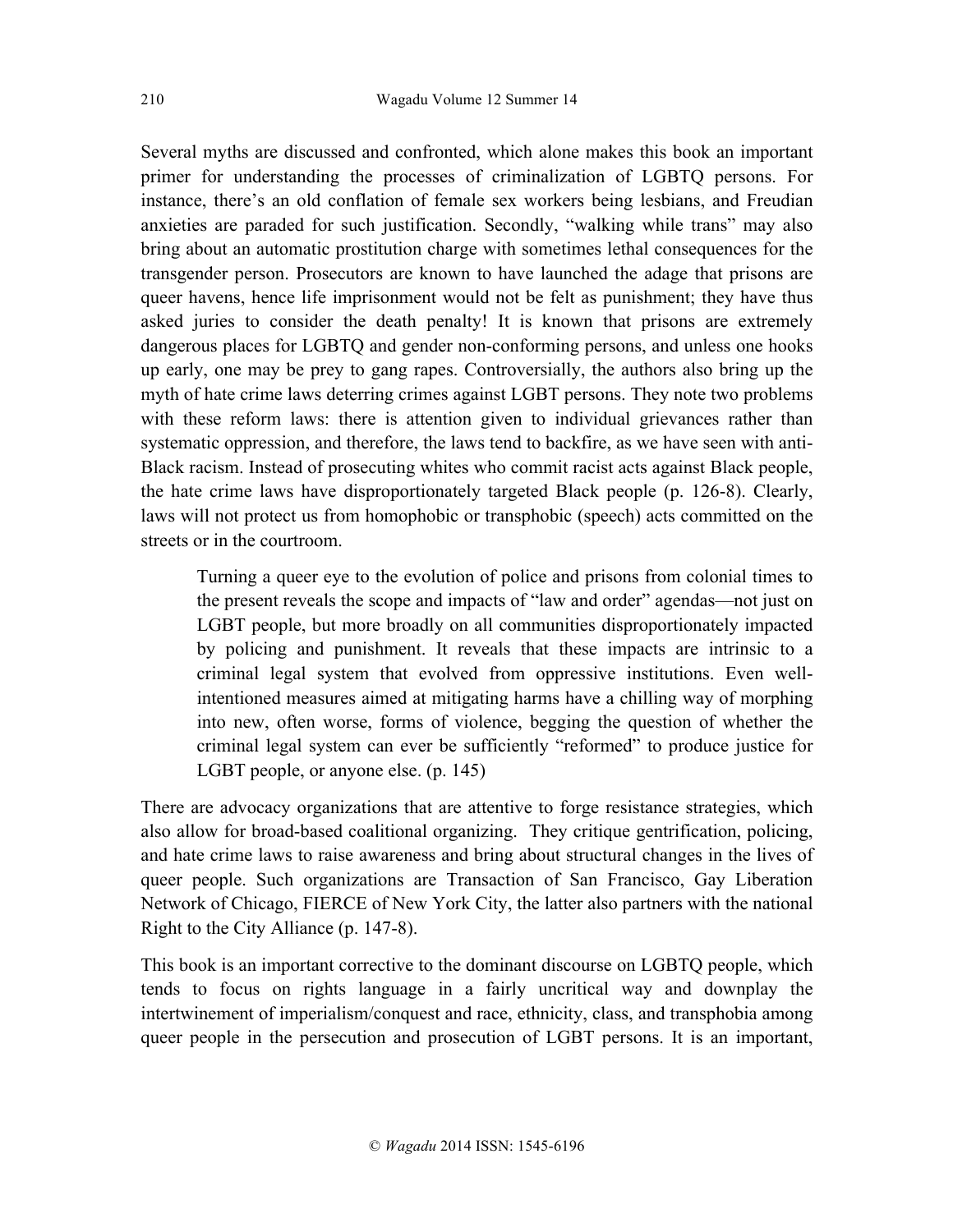clearly written source book for prison or penal abolitionists, critical criminologists, and queer studies activists and scholars.

In a similar vein, *Sexual Diversity in Africa* brings an important corrective to a muchmisunderstood discourse, even performed in a preceding volume by Ugandan scholar Sylvia Tamale. Her edited book *African Sexualities* (2011) opens new terrains yet falls short for not providing a queer perspective, let alone tackle homophobia. By contrast, and with Tamale's afterword, *Sexual Diversity* provides rich case studies and comparative discourse analysis that draws from emerging African scholars who have created a network to deal with the precarious legal status and lived experiences of LGBTI people in many of the countries such as Uganda, Nigeria, and The Gambia. In preparation for bringing theory to practice, a network of activists and scholars was launched in Senegal (2007) and is called International Resource Network for Africa (IRN-Africa). One of the editors, Cameroonian political scientist S.N. Nyeck, was elected its coordinator.

The writers are all motivated by a sense of urgency to prevail against a certain backlash climate that is in part driven by religious, neocolonial U.S. actors, e.g., shaping a homophobic climate that lead to a law institute the death penalty for "homosexuals" in Uganda.

The editors clear up a number of misconceptions and myths. First, it is not the case that African scholars have no interest in Queer Studies, and the book showcases critical country-based case studies and theoretical analyses from a number of emerging African scholars, including the first editor, Professor Nyeck. It is a well-rehearsed legitimation crisis, whether dealing with LGBTIQ or traditional subject matter such as philosophy, that an introductory chapter has to make a case for an African-centered perspective. Such legitimation is hardly demanded within a Global North academic context. Secondly, queer and gender nonconforming practices are certainly not a Western import, as various politicians and media outlets like to claim in their homophobic, virulent rhetoric. Thirdly, it is said that Islam is intrinsically homophobic. However, Stella Nyanzi explains that "diverse sexualities were integrated into everyday life in traditional ancient Muslim societies" (p. 82). Finally, stereotypes about "uniform" or normed gender expressions and sexual orientation abound beyond the continent. As Notisha Massaquoi notes, they continue to haunt African LGBTI refugees in Canada where they are quizzed if they are "really" LGBTI, given that their practices, having many children for instance, doesn't compute with the Western stereotype of the childless "homosexual."

A note on language: The book does an excellent job in contextualizing LGBTI discourses from rural Ghanaian LGBTI persons to a critical media analysis of Olympic winner Caster Semenya whose gender identity was challenged as being incongruent with her expression of "sex"—Semenya's struggle for dignity and privacy haunts us again given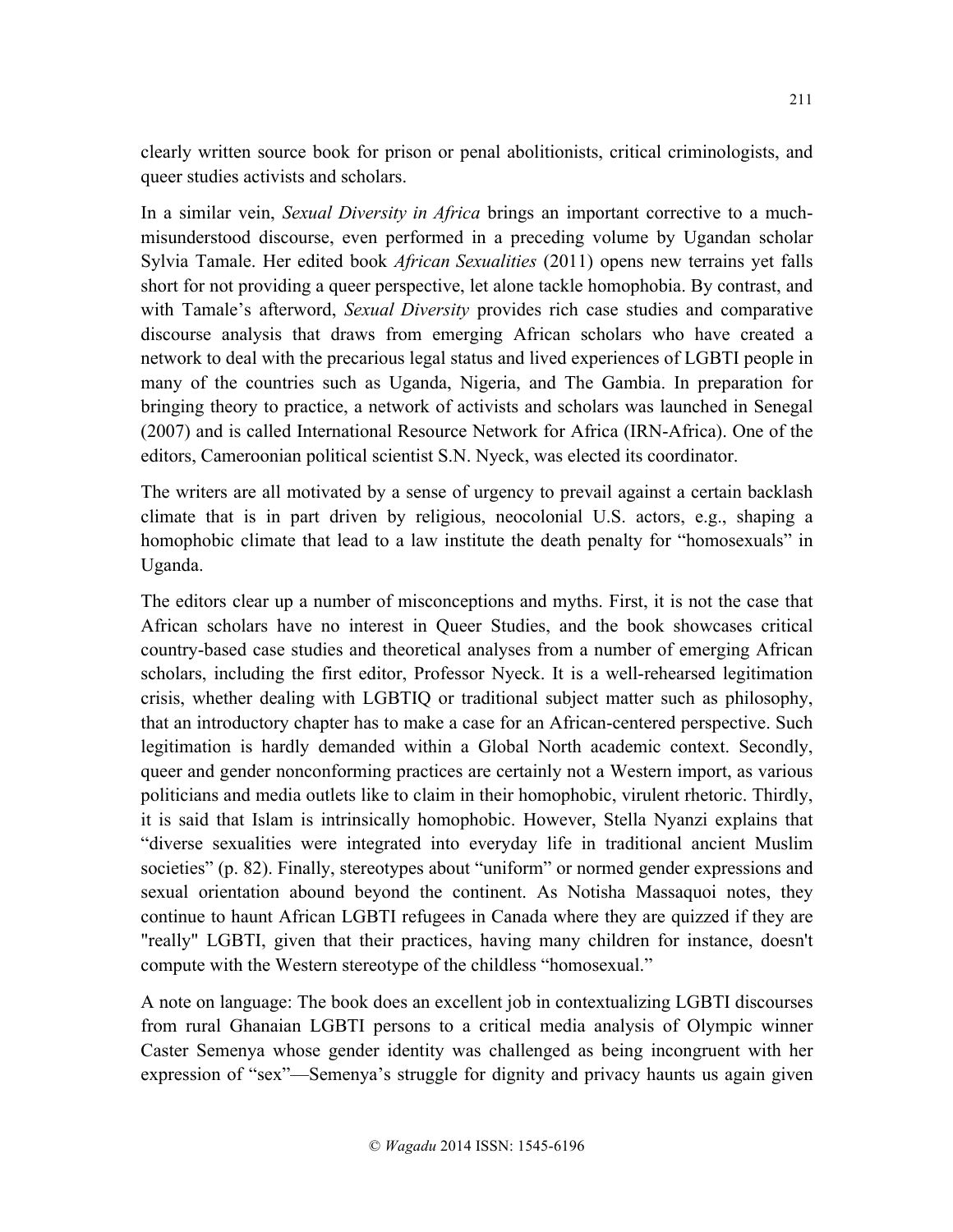yesteryear's obsession with Sara/Saartjie Baartman, who had to endure the violence of colonial, white supremacist voyeurism. So, it is well taken that the editors note the complexity of drawing on a concept such as LGBTI (the consensus term of all contributors), especially in the absence of queer persons' interest in using labels to identify their sexual orientation or gender expression. Still, it is confusing when reading statements such as this: "The majority of the LGBTI individuals I interviewed adopted a stance as tacit subjects: they viewed their homosexuality as assumed…" (p. 201), when the context clearly indicates men having sex with men. Thus the label "homosexuality" is a term reserved for cisgender men and not for others (i.e., LBTI).

The thematic approach of the anthology is structured as follows: Framing the Debates; South Africa; Comparative Studies. Overall, the structure makes sense, however, it seems to me that all of the papers participate in a theoretical framing as well as involve a comparative study, as the colonial context proscribing sodomy laws or the neo-colonial bind of "aid" tied to "rights" discourse is referenced in almost all of the papers. The editors note that lusophone and arabophone contributions are missing, yet, the uninformed reader learns very quickly that there is tremendous LGBT organizing outside of South Africa, especially in Accra (Ghana) and Bamako (Mali). While decriminalization is a grave concern, especially in Uganda, to activists, the contributors show that individual rights campaigns are fraught with problems stemming from the colonial period of classifying some as citizens (white people) and others as mere subjects (indigenous Africans). South Africa is a stark case in point where white women were enfranchised at the same time that African men lost the right to vote in 1930 (p. 22). Drawing on the strength of communal subjectivities outside the confines of law that gives individuals "rights," may provide a subterfuge and even flourishing as LGBTI persons without being "named" as such. The case studies show ample cases of WSW (women having sex with women), yet strongly refuting the identity of "lesbian." Living as *obaa barima, supi*, "on the man's side," etc. cannot be easily translated into the Western terms of stone butch, femme, or tombois. Instead Serena Owusua Dankwa talks about relational gender and erotic subjectivity and shows the fluidity of expectations within a WSW relationship in Ghana. Christophe Broqua argues that "coming out of the closet" that is of great importance to gay activists in the North and in some African countries is not a Malian concern. "[T]he silence of 'shame' that visibility seeks as its opponent, with the goal of promoting acceptance, is not the silence of Bamako respect, as for them, silence is a way to receive acceptance" (p. 220). Mali's constitution is silent on "homosexuality" and has no colonially inherited "sodomy laws."

This anthology gives us a rich, nuanced discussion of colonial legacies and comparative case studies that inform the reader of the fluidity and diversity of sexual discursive formations across the continent. Several papers are focused on South Africa, which is still